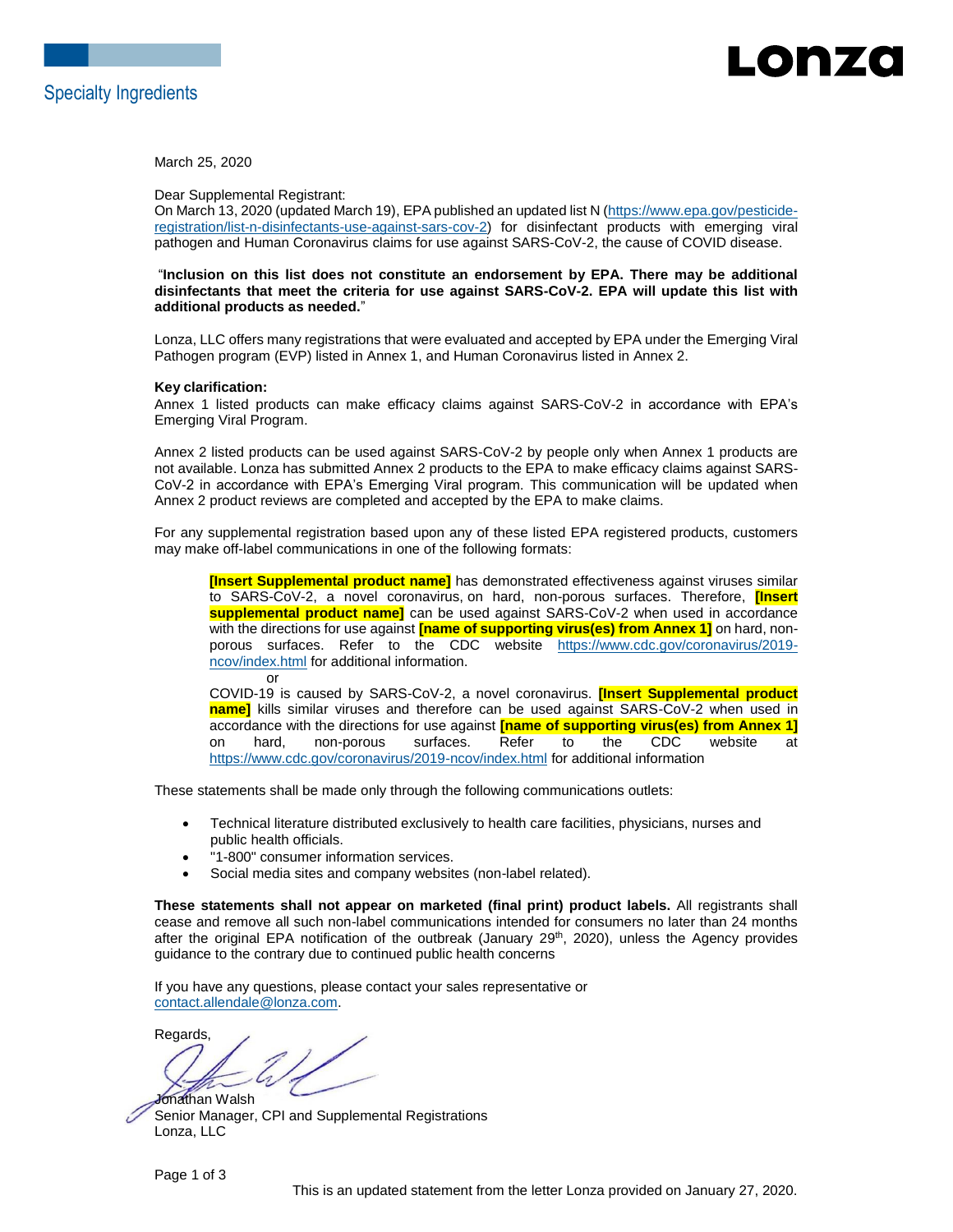# Lonza

### **ANNEX 1**

| <b>NUGEN<sup>®</sup> MB<sup>5</sup>A Family</b>        | EPA Reg. $#$ | <b>Supporting Viral Claim</b>          |
|--------------------------------------------------------|--------------|----------------------------------------|
| NUGEN <sup>®</sup> MB <sup>5</sup> A-256               | 6836-361     | Norovirus (Norwalk Virus) or Rotavirus |
| NUGEN <sup>®</sup> MB <sup>5</sup> A -128              | 6836-362     | Norovirus (Norwalk Virus) or Rotavirus |
| NUGEN <sup>®</sup> MB <sup>5</sup> A -64               | 6836-363     | Norovirus (Norwalk Virus) or Rotavirus |
|                                                        |              |                                        |
| NUGEN <sup>®</sup> MB <sup>5</sup> N Family            | EPA Reg. #   | <b>Supporting Viral Claim</b>          |
| NUGEN <sup>®</sup> MB <sup>5</sup> N-256               | 6836-364     | Norovirus (Norwalk Virus)              |
| NUGEN <sup>®</sup> MB <sup>5</sup> N-128               | 6836-365     | Norovirus (Norwalk Virus)              |
| NUGEN <sup>®</sup> MB <sup>5</sup> N-64                | 6836-366     | Norovirus (Norwalk Virus)              |
|                                                        |              |                                        |
| Lonzagard® RCS™ Family                                 | EPA Reg. #   | <b>Supporting Viral Claim</b>          |
| Lonzagard® RCS-256 Plus                                | 6836-349     | Enterovirus D68 or Norovirus           |
| Lonzagard <sup>®</sup> RCS-256                         | 6836-346     | <b>Enterovirus D68 or Norovirus</b>    |
| Lonzagard <sup>®</sup> RCS-128 Plus                    | 6836-348     | Enterovirus D68 or Norovirus           |
| Lonzagard <sup>®</sup> RCS-128                         | 6836-347     | <b>Enterovirus D68 or Norovirus</b>    |
|                                                        |              |                                        |
| Lonzagard <sup>®</sup> R-82 Family                     | EPA Reg. $#$ | <b>Supporting Viral Claim</b>          |
| Lonzagard <sup>®</sup> R-82                            | 6836-78      | Norovirus (Norwalk Virus)              |
| Lonzagard <sup>®</sup> S-18                            | 6836-77      | Norovirus (Norwalk Virus)              |
| Lonzagard <sup>®</sup> S-21                            | 6836-75      | Norovirus (Norwalk Virus)              |
| Lonzagard <sup>®</sup> DC-103                          | 6836-152     | Norovirus (Norwalk Virus)              |
| Lonzagard <sup>®</sup> R-82F                           | 6836-139     | Norovirus (Norwalk Virus)              |
| Lonzagard <sup>®</sup> S-18F                           | 6836-136     | Norovirus (Norwalk Virus)              |
| Lonzagard <sup>®</sup> S-21F                           | 6836-140     | Norovirus (Norwalk Virus)              |
|                                                        |              |                                        |
| Lonzagard <sup>®</sup> HWS Family                      | EPA Reg. #   | <b>Supporting Viral Claim</b>          |
| Lonzagard <sup>®</sup> HWS-256                         | 47371-129    | Adenovirus type 7                      |
| Lonzagard <sup>®</sup> HWS-128                         | 47371-130    | Adenovirus type 7                      |
| Lonzagard <sup>®</sup> HWS-64                          | 47371-131    | Adenovirus type 7                      |
| Lonzagard <sup>®</sup> HWS-32                          | 47371-192    | Adenovirus type 7                      |
|                                                        |              |                                        |
| Lonzagard <sup>®</sup> Bardac <sup>®</sup> 205M Family | EPA Reg. #   | <b>Supporting Viral Claim</b>          |
| Bardac <sup>®</sup> 205M 1.3%                          | 6836-277     | Norovirus (Norwalk Virus)              |
| Bardac <sup>®</sup> 205M 2.6%                          | 6836-302     | Norovirus (Norwalk Virus)              |
| Bardac <sup>®</sup> 205M 5.2%                          | 6836-303     | Norovirus (Norwalk Virus)              |
| Bardac <sup>®</sup> 205M 7.5%                          | 6836-070     | Norovirus (Norwalk Virus)              |
| Bardac <sup>®</sup> 205M 10%                           | 6836-266     | Norovirus (Norwalk Virus)              |
| Bardac <sup>®</sup> 205M 14.08%                        | 6836-278     | Norovirus (Norwalk Virus)              |
| Bardac <sup>®</sup> 205M 23%                           | 6836-305     | Norovirus (Norwalk Virus)              |
| Bardac <sup>®</sup> 205M RTU                           | 6836-289     | Norovirus (Norwalk Virus)              |
|                                                        |              |                                        |
| <b>Disinfecting Wipes Family</b>                       | EPA Reg. $#$ | <b>Supporting Viral Claim</b>          |
| Lonzagard <sup>®</sup> Disinfectant Wipes              | 6836-313     | Rotavirus                              |
| Lonzagard <sup>®</sup> Disinfectant Wipes Plus 2       | 6836-340     | Norovirus (Norwalk Virus)              |
|                                                        |              |                                        |
| <b>NUGEN<sup>®</sup></b> EHP Family                    | EPA Reg. $#$ | <b>Supporting Viral Claim</b>          |
| <b>NUGEN® EHP RTU</b>                                  | 6836-385     | Norovirus (Norwalk Virus)              |
| NUGEN <sup>®</sup> EHP Wipe                            | 6836-388     | Norovirus (Norwalk Virus)              |
|                                                        |              |                                        |